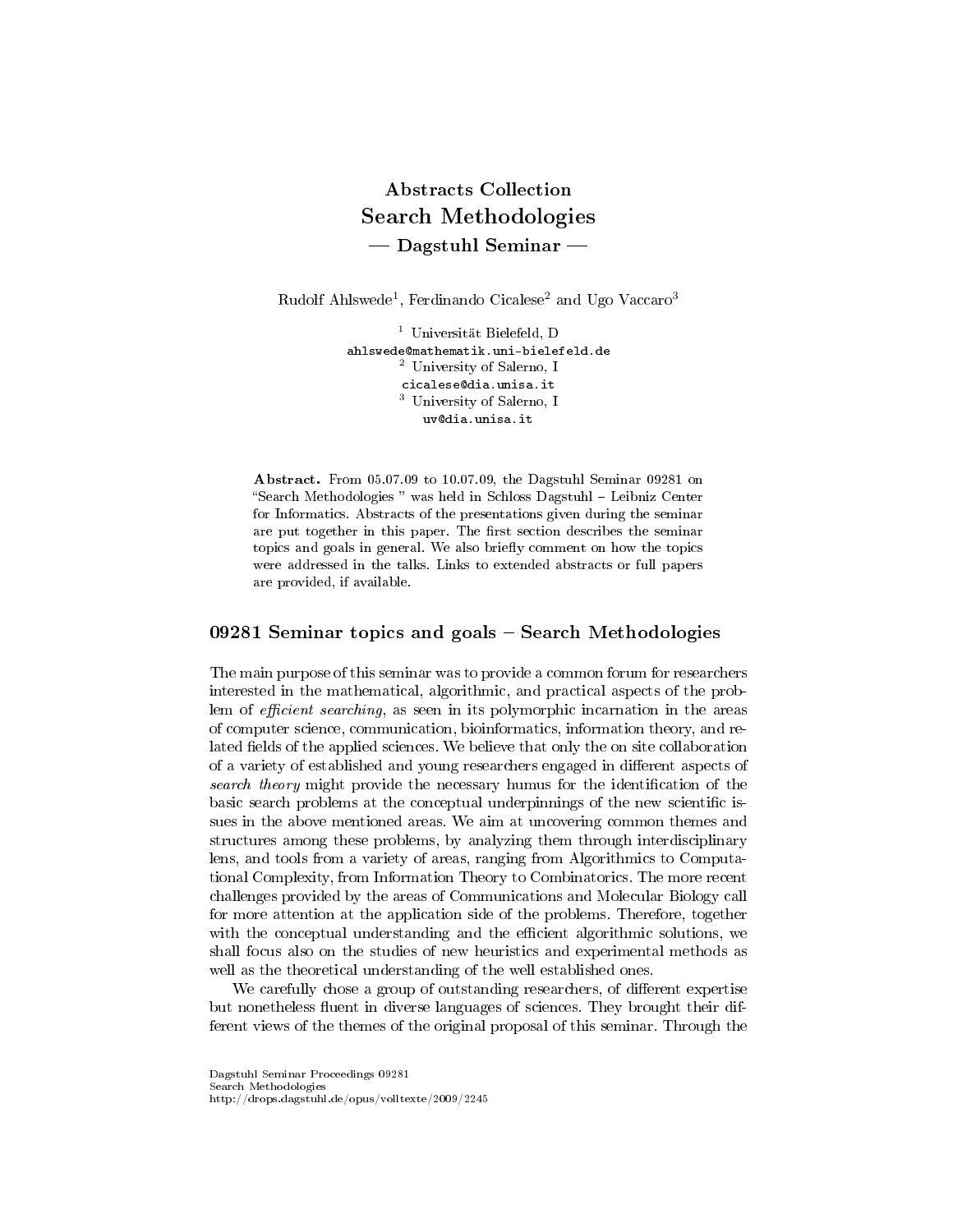several discussions and the two open problem sessions, we aimed at laying the basis for new perspectives, and solutions to arise.

We shall now briefly describe some of the main areas of research and the problems addressed in the talks and in the common discussions.

The ubiquitous nature of group testing makes it a gold mine for investigators in Search Theory. Group testing has been proved to find applications in a surprising variety of situations, including quality control in product testing searching for files in storage systems, screening for experimental variables, data compression, computation of statistics in the data stream model, and testing for concentration of chemical and pathogenic contaminants. Group testing has been recently applied to Computational Molecular Biology, where it is used for screening library of clones with hybridization probes, and sequencing by hybridization. The contributions by P. Damaschke, G.O.H. Katona, A.J. Macula, and E. Triesch reported on some recent development in this area. In the presentation by A. Zhigljavsky, the case when tests can be affected by noise is also considered. Fault-tolerant search strategies were also considered in C. Deppe's talk. He reported on the equivalence between combinatorial channels with feedback and combinatorial search with adaptive strategies, giving new constructive bounds, when the error is proportional to the blocklength/the number of tests.

The study of gene expression, protein structure, and cell differentiation has produced huge databases which are heterogeneous, distributed, and semi-structured. We are interested in the problem of processing queries that involve specialized approximate pattern matching and complex geometric relations. See, e.g., the contribution by E. Porat for application of group testing to problems of approximate pattern matching.

In multi-access communication one has to coordinate the access of a set of stations to a shared communication medium. It is known that this problem and probabilistic group testing are strongly tied. We focussed on the fascinating relations among the combinatorial structures that are at the conceptual bottom of deterministic multi-access communication and non-adaptive group testing, namely superimposed codes and their many variants. The importance of these structures, that appear in an astonishing variety of problems cannot be overestimated. C. Colbourn, H. Aydinian, E. Porat and G. Wiener, presented some new combinatorial constructions for selection by intersection and superimposed encoding.

A new area of research where group testing techniques are finding fertile ground for new developments is the one of compressed sensing. The presentation by C. Colbourn and O. Milenkovic focussed on some aspects of this new fascinating area of investigation.

Evaluating a function by probing the smallest possible set of variables is at the core of studying the decision tree model for Boolean functions. Function evaluation algorithms play also a central role in automatic diagnosis and more generally in computer aided decision making systems. Relevant to this area of research was the presentation by M. Milanič who reported on game tree evalu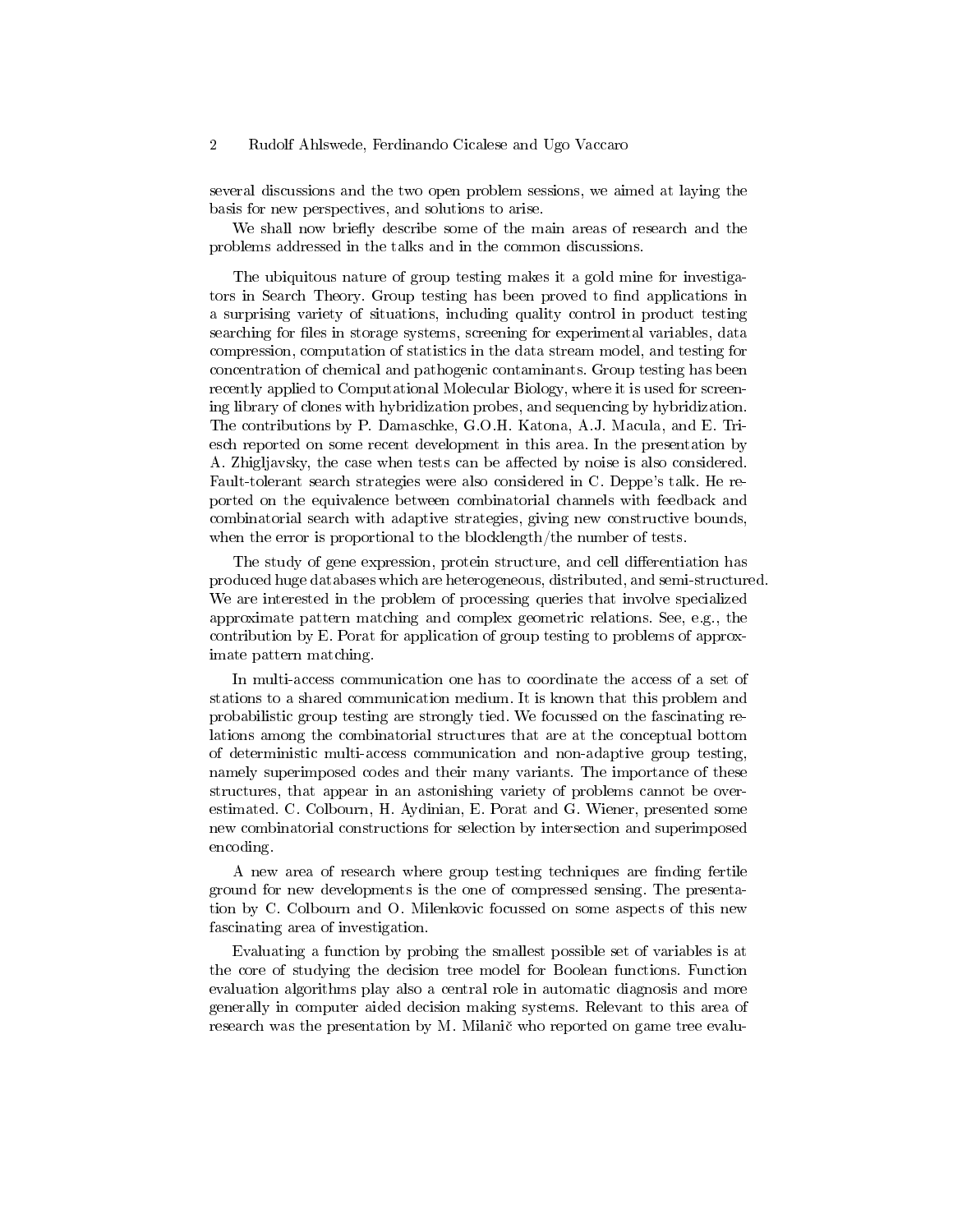ation in the priced information model. Game tree search was also dealt with in I. Althoefer presentation which focussed on Monte Carlo techniques.

Data compression is another area of investigation, which is tightly connected to search. An easy example of such connection is given by the Huffman trees which provide optimal prefix free compression and, equivalently, search strategy with optimal average number of questions. Variants of the Huffman coding problem are also important in problems of information transmission and storing. M. Golin presented new dynamic programming based approach for variants of the Human coding problem. T. Gagie reported on constructing minimax trees.

The presentation by E. Kranakis reported on a different model of search, the one of randezvous problems. Here, several agents living in a common domain, want to find each other at a common place and time. The question is what strategies they should choose to maximize their probability of meeting. Such problems have applications in the fields of synchronization, operating system design, operations research, and even search and rescue operations planning.

There were also some contributions that extended beyond the set of main topics: K. Kobayashi reported on new results on the capacity formula of nite state channels, and S. Riis, presentation introduced the (private) entropy of a directed graph in a new network coding sense, and related it to the concepts of the guessing number of a graph.

#### Monte Carlo Search in Trees and Game Trees

Ingo Althoefer (Universität Jena, DE)

Seminal papers on game tree search were written by Zermelo (1912; very theoretical) and Shannon (1950; more practical). They were starting points in a process which led to computer dominance in the game of chess.

Other games, especially also the classic Asian game of Go, turned out to be too hard for the Shannon-based approach of pruning and artificial evaluating.

A breakthrough came only within the last 4 years, when Monte Carlo techniques were used in appropriate forms in game tree search. An early predecessor in this direction was Bernd Bruegmanns technical report "Monte Carlo Go" from 1993.

In the talk we give an overview on Monte Carlo techniques in tree and game tree search, including a description of the UCB- and UCT-heuristics for multiarmed bandit problems, and present several "strange" phenomena.

Keywords: Tree search, game tree search, uct, monte carlo go, monte carlo tree search;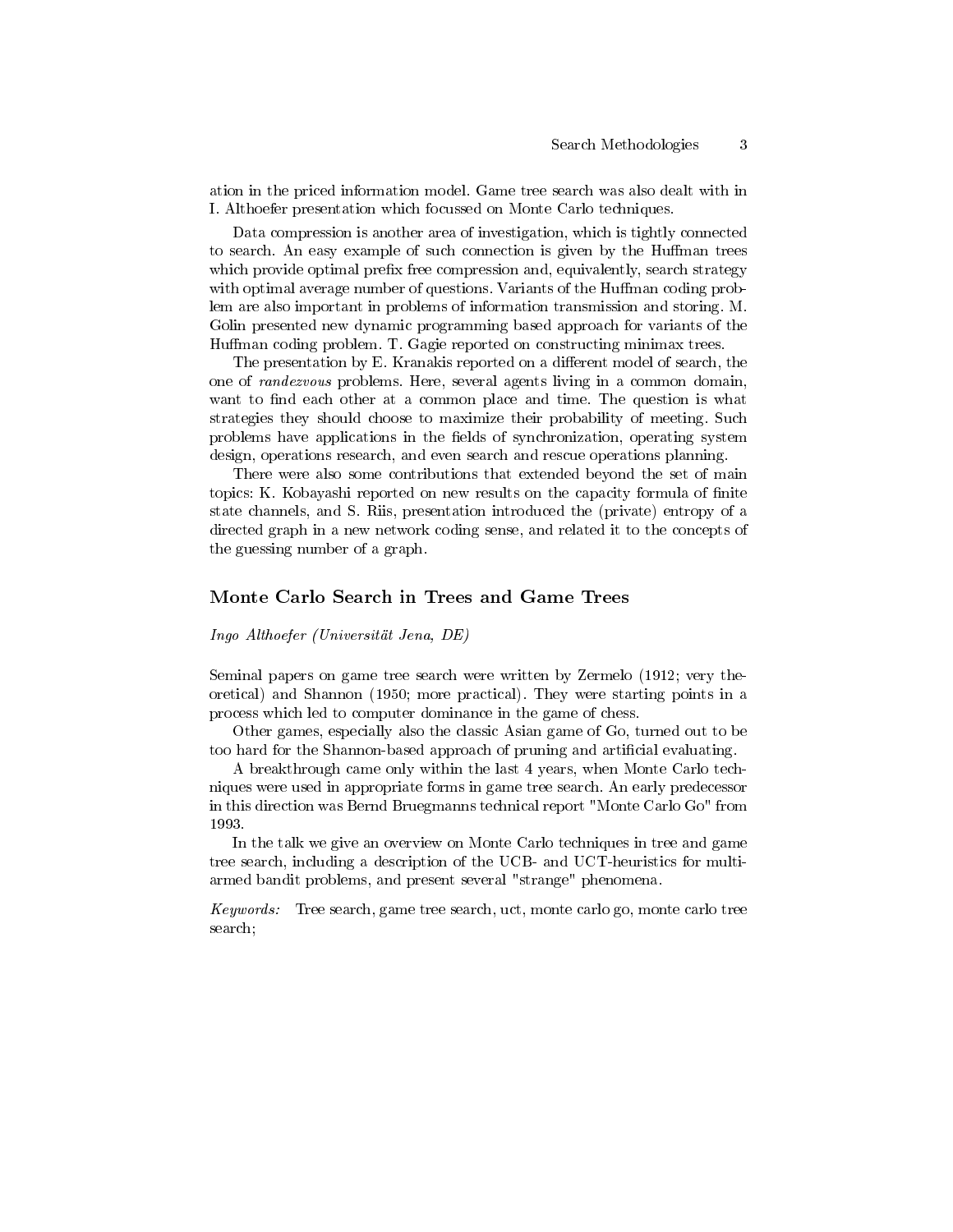#### On error-tolerant pooling designs based on vector spaces

Harout Aydinian (Bielefeld University, DE)

In the classical group testing model we have a set  $[n] = \{1, \ldots, n\}$  of n items containing at most d defective items. The basic problem of group testing is to identify the set of all defective items with a small number of group tests. Each group test, also called a pool, is a subset of items. It is assumed that there is a testing mechanism that for each subset  $A \subset [n]$  gives one of two possible outcomes: negative or positive. The outcome is positive if A contains at least one defective and is negative otherwise. A group testing algorithm is called *nonadaptive* or a *pooling design* if all tests are specified without knowledge of the outcomes of other tests. Pooling designs have many applications in molecular biology, such as DNA screening, nonunique probe selection, gene detection, etc. A pooling design is associated with a  $(0, 1)$  – inclusion matrix  $M = (m_{ij})$ , where the rows are indexed by tests  $A_1, \ldots, A_t \subset [n]$ , the columns are indexed by items  $1, \ldots, n$ , and  $m_{ij} = 1$  if and only if  $j \in A_i$ . The major tool used for construction of pooling designs are  $d-disjunct$  matrices. Let M be a binary  $t \times n$  matrix where the columns  $C_1, \ldots, C_n$  are viewed as subsets of  $\{1, \ldots, t\}$  represented by their characteristic vectors. M is called  $d$ -disjunct if no column is contained in the union of  $d$  others. A d-disjunct matrix of size  $t \times n$  can identify up to d defective items using t tests, given number of items  $n$ . Moreover, it has an advantage of a simple decoding. A pooling design is called error-tolerant if it can detect/correct some errors in test outcomes. Biological experiments are known to be unreliable , which, in fact, is a practical motivation for constructing efficient error-tolerant pooling designs. For error correction in tests the notion of a  $d^z$ -disjunct matrix was introduced. A d<sup>z</sup>-disjunct matrix can detect  $z - 1$  errors and correct  $|(z - 1)/2|$  errors. Let  $t(d, n)$  denote the minimum number of rows for a d-disjunct matrix with n columns. Asymptotically  $t(d, n)$  corresponds to the minimum number of tests needed for identification of at most  $d$  defectives. In the literature known are the asymptotic bounds  $\Omega(d^2 \log n / \log d) \le t(d, n) \le O(d^2 \log n)$ .

We present a new construction of error-tolerant pooling designs associated with vector spaces over finite fields. Our construction, by means of  $d^z$ -disjunct matrices, is based on packings in finite projective spaces. Given integers  $1 \leq s \leq k \leq$  $\frac{1}{2}m$  and a prime power q we construct a d-disjunct  $t \times n$  matrix  $P(m, k, s)_q$ , where  $t = q^m - 1$ ,  $n = q^{(s+1)(m-k)}$ , and  $d = q^{k-s}$ . We show that for any  $d \leq q^{k-s}$  the matrix  $P(m, k, s)_q$  is  $d^z$ -disjunct with  $z = q^k - 1 - d(q^s - 1)$ . The construction can tolerate many errors and has good performance for practical applications. In particular, for  $m = 2k$  and a fixed s the lower bound for  $t(d, n)$ is attained.

Joint work of: Ahlswede, Rudolf; Aydinian, Harout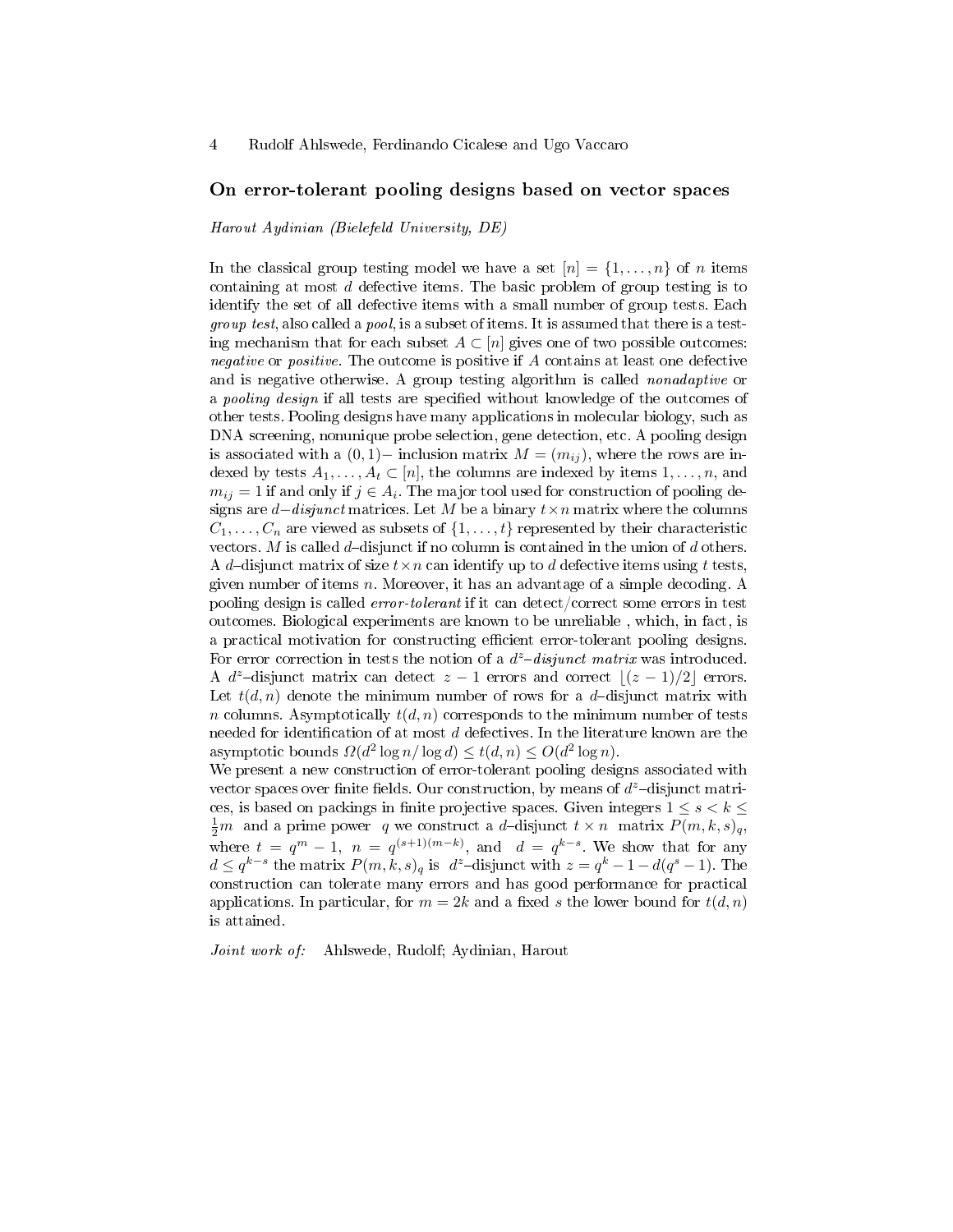#### Locating and Detecting Arrays for Interaction Faults

Charles Colbourn (ASU - Tempe, US)

Suppose that  $k$  factors may affect the outcome of an experiment. Suppose further that among the k factors, there is one interaction among at most  $t$  of the factors that causes an abnormal behaviour or fault. One is to determine a set of  $N <<$  $k$  tests, each consisting of a subset of the factors to be turned on, while the remainder are turned off. We are to find this fault nonadaptively, by determining which factors participate in the faulty interaction. We consider two variants of this question. In the first, a test yields an outcome of  $1$  when it contains the faulty interaction and 0 when it does not.

In the second, each factor assumes a real value, and each test results in a value which is the product of the test vector with the vector of factor values. Here the goal is to find the set of factors whose values are nonzero, assuming that there are at most  $t$  of them. The first problem is addressed by using locating arrays, a special type of covering arrays. The second is a specific case of compressive sensing of signals. The similarity between the two problems is more than cosmetic; indeed while the first appears to be purely combinatorial and the second linear algebraic, we demonstrate that locating arrays provide useful solutions to the numerical problem arising in compressive sensing.

Keywords: Covering array, locating array, compressive sensing, interaction fault

Joint work of: Colbourn, Charles J.; Syrotiuk, Violet R.; McClary, Daniel W.

Full Paper: <http://drops.dagstuhl.de/opus/volltexte/2009/2240>

# Competitive Group Testing and Learning Hidden Vertex Covers with Minimum Adaptivity

Peter Damaschke (Chalmers UT - Göteborg, SE)

Suppose that we are given a set of n elements d of which are "defective".

A group test can check for any subset, called a pool, whether it contains a defective. It is well known that d defectives can be found by using  $O(d \log n)$ pools. This nearly optimal number of pools can be achieved in 2 stages, where tests within a stage are done in parallel. But then d must be known in advance. Here we explore group testing strategies that use a nearly optimal number of pools and a few stages although  $d$  is not known to the searcher. One easily sees that  $O(\log d)$  stages are sufficient for a strategy with  $O(d \log n)$  pools. Here we prove a lower bound of  $\Omega(\log d / \log \log d)$  stages and a more general pools vs. stages tradeoff.

As opposed to this, we devise a randomized strategy that finds  $d$  defectives using  $O(d \log(n/d))$  pools in 3 stages, with any desired probability  $1 - \epsilon$ .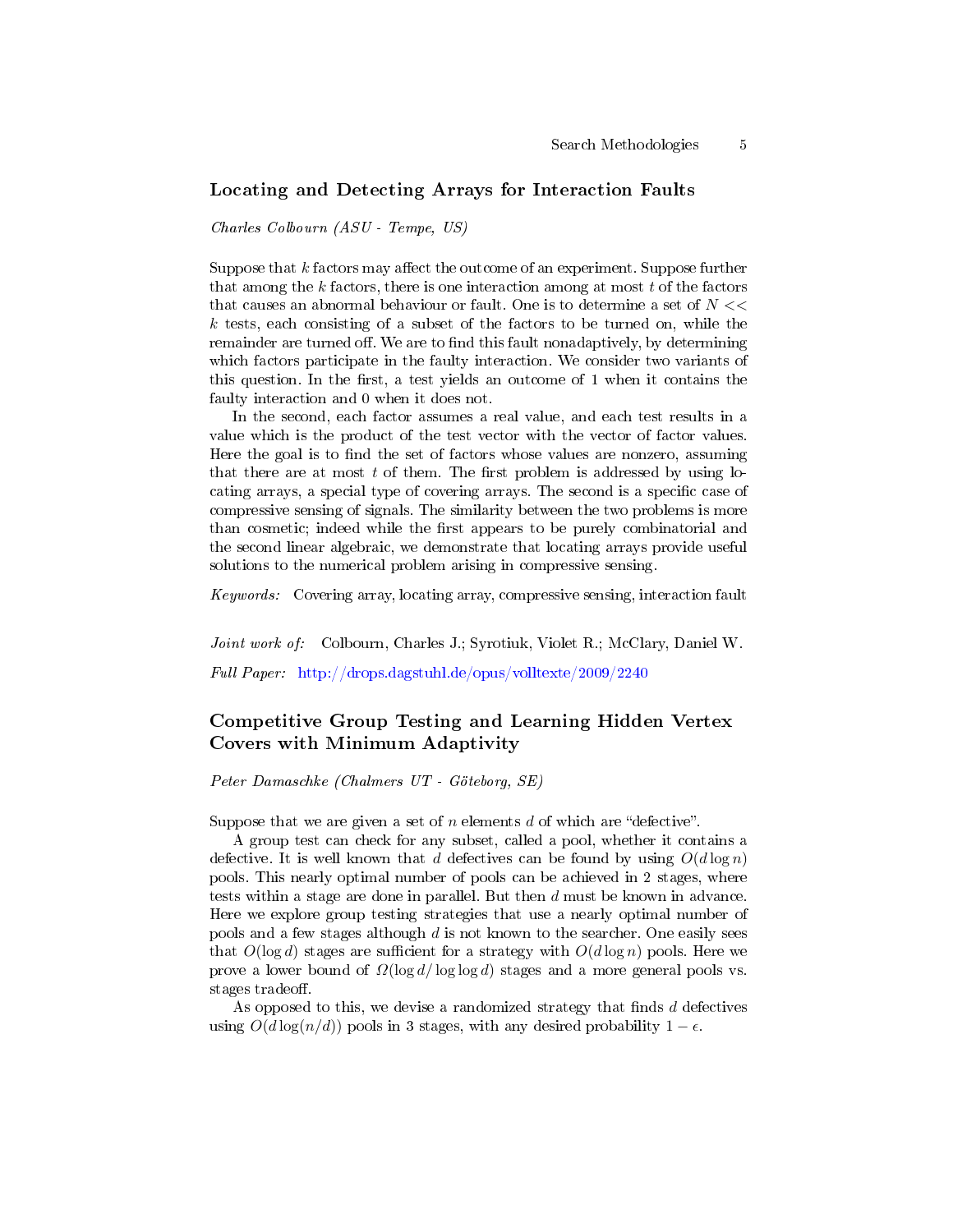Open questions concern the optimal constant factors and practical implications. A related problem motivated by, e.g., biological network analysis is to learn hidden vertex covers of a small size  $k$  in unknown graphs by edge group tests. (Does a given subset of vertices contain an edge?) We give a 1-stage strategy using  $O(k^3 \log n)$  pools, with any FPT algorithm for vertex cover enumeration as a decoder.

Joint work of: Damaschke, Peter; Sheikh Muhammad, Azam

## Adaptive coding strategies and the counting of sequences with forbidden strings

Christian Deppe (Bielefeld University, DE)

In [\[1\]](#page-6-0) we considered the problem to find bounds for the maximal size  $M(n, t, q)$ <sub>f</sub> of a t-error correcting code with noiseless feedback over a  $q$ -ary alphabet. The code concept is suited for communication over a  $q$ -ary channel with input and output alphabets  $\mathcal{X} = \{0, \ldots, q-1\}$ . When a word of length n is sent by the encoder, it is changed by the channel in at most  $t$  letters. The sender always knows what the receiver got, because of the noiseless feedback.

For  $q = 2$  this model was considered by Berlekamp [\[2\]](#page-6-1), who derived striking results for triples of performance  $(M, n, t)$ , that is, the number of messages M, block length  $n$  and the number of errors  $t$ . It is convenient to use the notation of relative error  $\tau = t/n$  and rate  $R = n^{-1} \log M$ . We start in [\[1\]](#page-6-0) with the investigation in the q-ary case. The Hamming bound  $H_q(\tau)$  for  $C_q^f(\tau)$ , the supremum of the rates achievable for  $\tau$  and all large n, is a central concept.

We introduced in [\[1\]](#page-6-0) a new strategy (the rubber method), where we used the " $0$ " as a rubber symbol. Very important here is that the " $0$ " is used only as "protocol" information. In the r-rubber method we used  $r + 1$  consecutive symbols as a rubber sequence. We showed in [\[1\]](#page-6-0) for  $q \geq 3$ 

(i)

$$
C_q^f(\tau) \begin{cases} \leq H_q(\tau) & \text{if } 0 \leq \tau \leq \frac{1}{q} \\ = (1 - 2\tau) \log_q(q - 1) & \text{if } \frac{1}{q} \leq \tau \leq \frac{1}{2} \\ = 0 & \text{if } \frac{1}{2} \leq \tau \leq 1 \end{cases}
$$

(ii) The rate functions  $F_r$  obtained by the r-rubber method are tangents to  $H_q(\tau)$  going through  $(\frac{1}{r+1}, 0)$ .

Here we improve the lower bound for  $0 \leq \tau \leq \frac{1}{q}$  by using more than one rubber sequence.  $\mathcal{R} = \{(0, 0, \ldots, 0), (1, 1, \ldots, 1), \ldots, (q_1, q_1, \ldots q_1)\} \subset \{0, 1, \ldots, q-1\}$  $1\}^r$  denotes the set of rubbers and  $S_{\mathcal{R}}^n$  denote the skeleton, that are all sequences of length  $n$  without a rubber as a subblock. We encode with the func- $\text{tion } b: \mathcal{M} \to \mathcal{S}^{n-(r+1)t}_\mathcal{R} \times \left(\mathcal{R} \backslash (\prime, \prime, \ldots, \prime)\right)^t \text{ our messages. After the transmission }$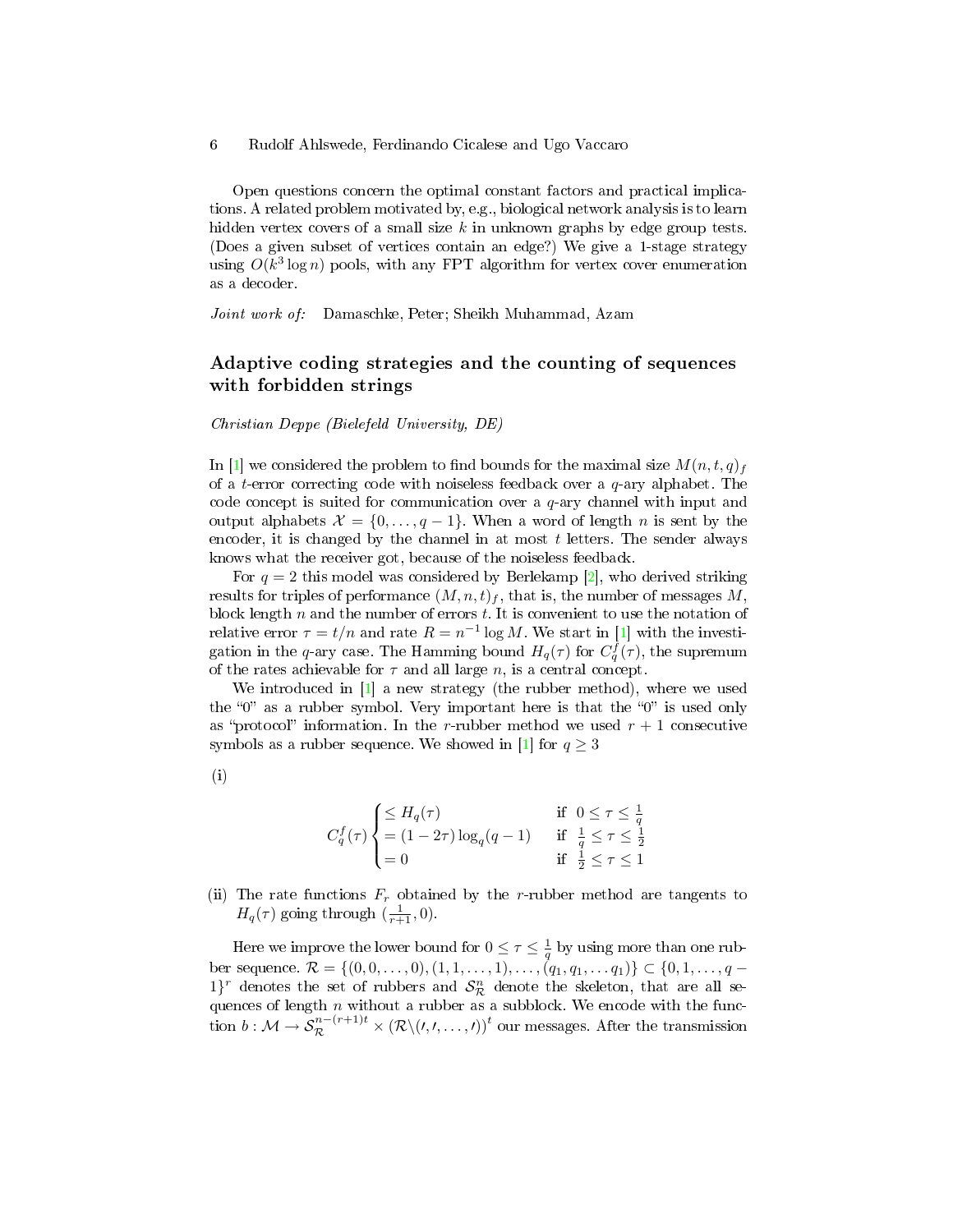the receiver can decode the skeleton and the order in which we use the rubbers. Therefore the rubbers are not only used like in [1] for "protocol" information. We get  $R = \frac{1}{n} \log_q (|\mathcal{S}_{IR}^{n-(r+1)t}|q_1^t)$ . To establish the rate we have to calculate the number of remaining sequences (without the rubber sequences as subblocks).

We give formulas for the cardinality of a set of sequences of length  $n$  with forbidden subblocks. For  $q_1 = q - 1$  and  $r = 2$  we get the rate  $(1 - 2\tau) \log_q(q - 1)$ , which is the same like in [1]. If we choose  $1 < q_1 < q - 1$  and  $q > 3$  the rates in some intervals are bigger than the rates given in [1].

## References

- <span id="page-6-0"></span>1. R. Ahlswede, C. Deppe, and V. Lebedev, Nonbinary error correcting codes with noiseless feedback, localized errors or both, Annals of European Academy of Sciences, No. 1, 285 - 309, 2005.
- <span id="page-6-1"></span>2. C.R. Berlekamp, Block coding for the binary symmetric channel with noiseless delayless feedback, Proc. Symposium on Error Correcting Codes, Univ. Visconsin, 1968.

Joint work of: Ahlswede, Rudolf; Deppe, Christian, Lebedev, Vladimir

## Minimax Trees in Linear Time with Applications

Travis Gagie (University of Toronto, CA)

A minimax tree is similar to a Huffman tree except that, instead of minimizing the weighted average of the leaves' depths, it minimizes the maximum of any leaf's weight plus its depth. Golumbic (1976) introduced minimax trees and gave a Huffman-like,  $O(n \log n)$ -time algorithm for building them. Drmota and Szpankowski (2002) gave another  $O(n \log n)$ -time algorithm, which takes linear time when the weights are already sorted by their fractional parts. In this paper we give the first linear-time algorithm for building minimax trees for unsorted real weights.

 $Keywords:$  Data structures, data compression, prefix-free coding

Joint work of: Gawrychowski, Pawel; Gagie, Travis

Full Paper: <http://drops.dagstuhl.de/opus/volltexte/2009/2242>

See also: Proceedings of the 20th International Workshop on Combinatorial Algorithms; Springer LNCS 5874.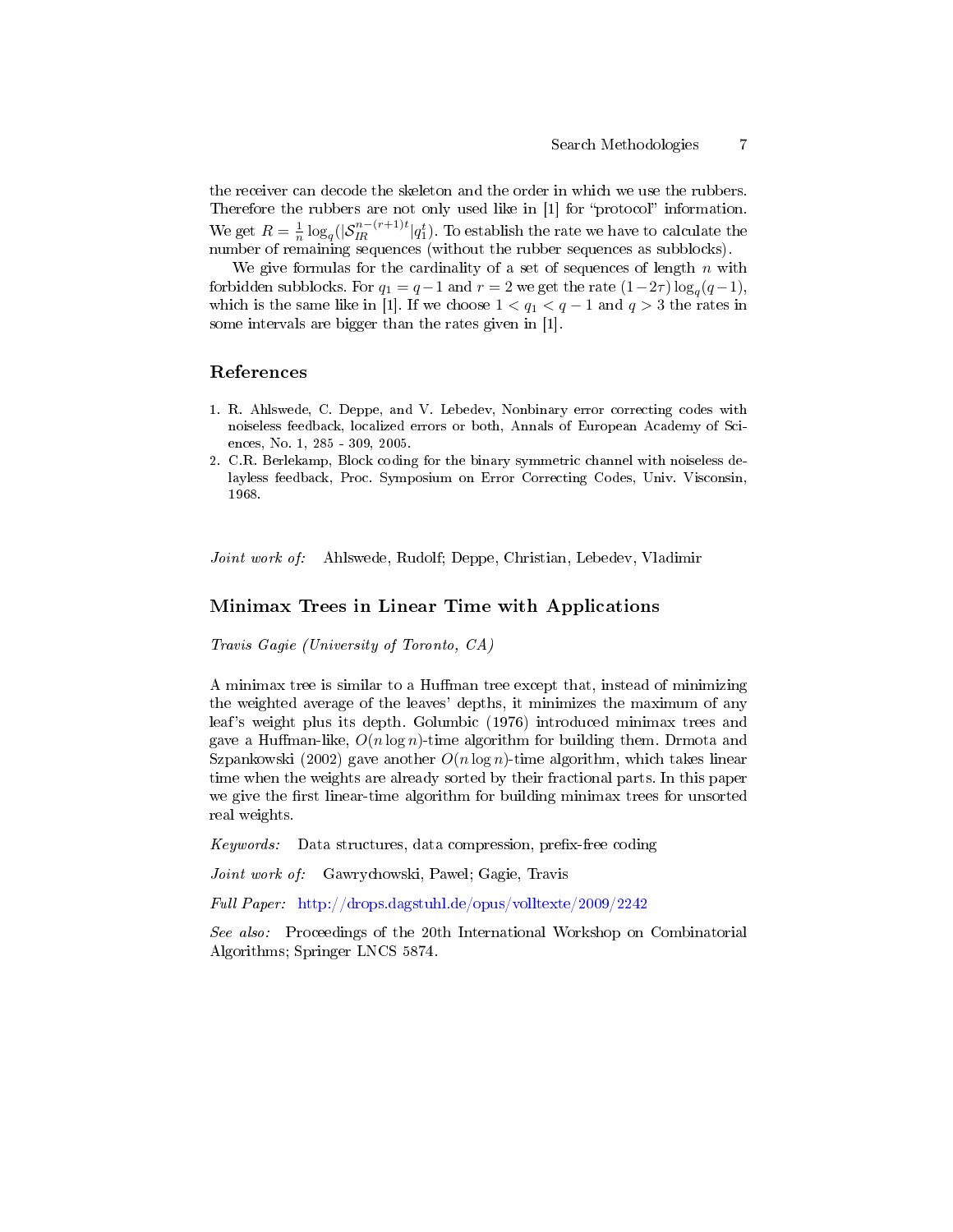# A Generic Top-Down Dynamic-Programming Approach to Prefix-Free Coding

Mordecai Golin (HKUST - Kowloon, HK)

Given a probability distribution over a set of n words to be transmitted, the "Huffman Coding" problem is to find a minimal-cost prefix free code for transmitting or storing those words. The basic Huffman coding problem can be solved in  $O(n \log n)$  time but variations are more difficult.

One of the standard techniques for solving these variations utilizes a topdown dynamic programming approach.

In this talk we show that this approach is amenable to dynamic programming speedup techniques, permitting a speedup of an order of magnitude for many algorithms in the literature for such variations as mixed radix, reserved length and one-ended coding. These speedups are immediate implications of a general structural property that permits batching together the calculation of many DP entries.

This is joint work with Xiaoming XU and Jiajin YU. A preliminary version appeared in SODA'09.

Keywords: Dynamic Programming, Huffman Coding

#### Finding at least one defective element in two rounds

Gyula O.H. Katona (Alfréd Rényi Institute of Mathematics - Budapest, HU)

Suppose that some elements of the set  $[n] = \{1, 2, ..., n\}$  are defective. Their number and positions are unknown. Subsets of  $[n]$  can be used for tests. If this test is  $A \subset [n]$  then the result of the test is YES if at least one of the defectives is in  $A$ . Otherwise the answer is NO. The goal of the search is to find at least one of the defectives, or to claim that there is none. We prove that the number of tests is at least  $n$  in the non-adaptive case. On the other hand, if two rounds or tests is at reast *n* in the non-adaptive case. On the other hand, if two founds<br>can be used, then the number of tests in the worst case is at least  $(2+o(1))\sqrt{n}$ , and this is sharp.

Keywords: Search of at least one, two rounds

# Some Aspects of Finite State Channel related to Hidden Markov Process

Kingo Kobayashi (National Inst. of Inform. & Communications Techn., JP)

We have no satisfactory capacity formula for most channels with finite states.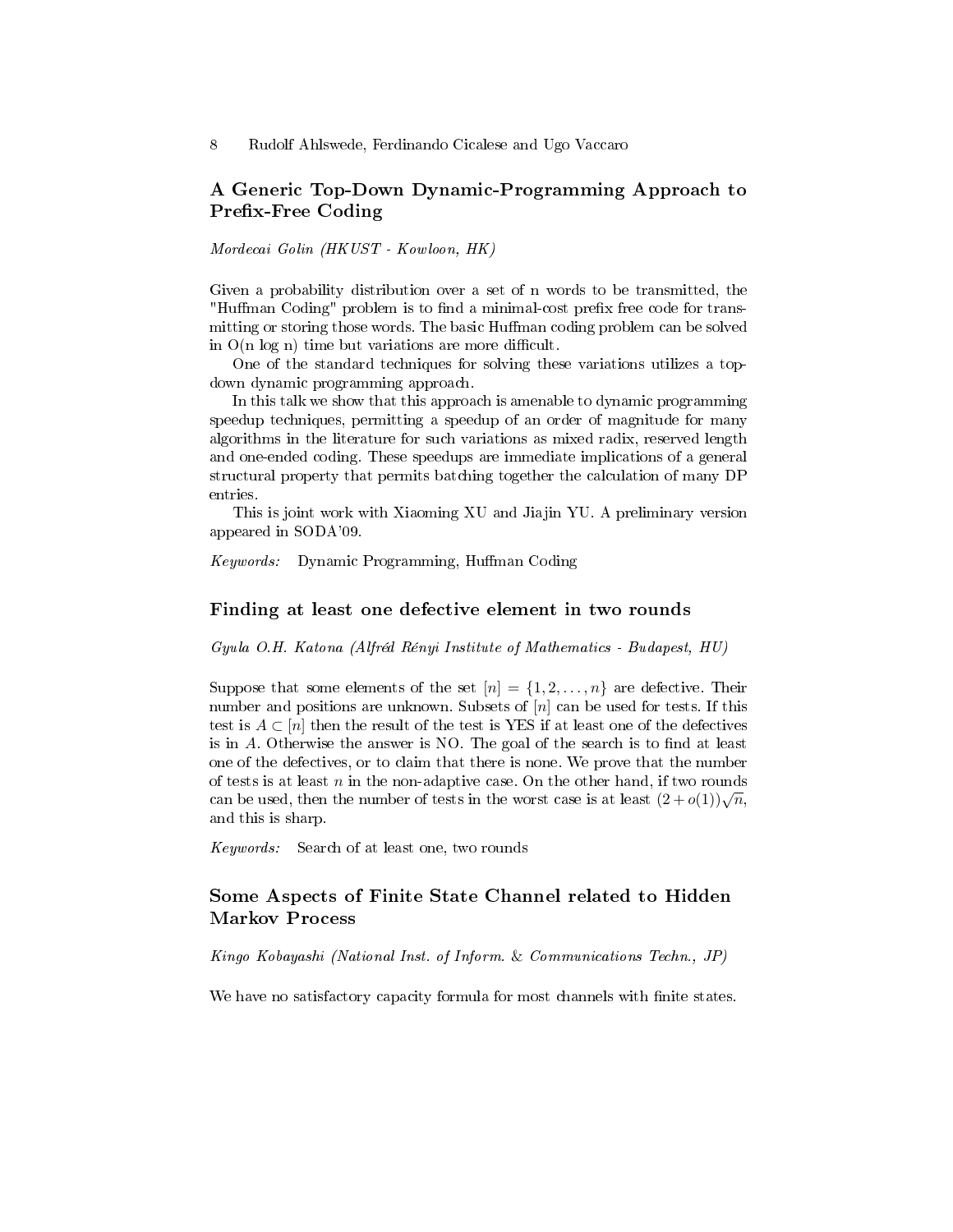Here, we consider some interesting examples of finite state channels, such as Gilbert-Elliot channel, trapdoor channel, etc., to reveal special characters of problems and difficulties to determine the capacities.

Meanwhile, we give a simple expression of the capacity formula for Gilbert-Elliot channel by using a hidden Markov source for the optimal input process. This idea should be extended to other finite state channels.

Keywords: Finite state channel, Hidden Markov source, Gilbert-Elliot channel, Trapdoor Channel

Full Paper: <http://drops.dagstuhl.de/opus/volltexte/2009/2243>

## $Memory/Time$  Tradeoffs for Rendezvous on a Ring

Evangelos Kranakis (Carleton Univ. - Ottawa, CA)

The rendezvous problem (gathering of agents widely dispersed in some domain at a common place and time) has been studied under many guises and in many settings. We present deterministic and randomized algorithms for rendezvous on synchronous, anonymous, oriented rings. We give tight time (as well as expected  $time$ /memory tradeoffs for two identical agents to rendezvous.

Keywords: Mobile agent, rendezvous, deterministic, randomized

# Covert Combinatorial DNA Taggant Signatures for Authentication, Tracking and Trace-Back

Anthony J. Macula (SUNY - Geneseo, US)

This effort attempts to develop a new biomolecular covert taggant method that marks objects with synthetic DNA nano-scale biosensors, called ComDTags, for verification of authenticity and for forensic track and trace-back. Pharmaceutical companies, brand owners and governments need thousands of covert and unique signatures to protect their drugs, products, documents and citizens. This effort hopes to demonstrate that the ComDTag DNA taggant system can construct millions of unique, information-rich and covert ComDTag signatures and that these signatures can be detected and decoded only by authorized users.

The ComDTag system "sandwiches" a piece of molecular biology between two "slices" of mathematics. First, it uses mathematics to design the synthetic DNA that makes the storage of information in ComDTags possible. Then it uses the specificity of DNA strand recognition and the wet laboratory method of polymerase chain reaction (PCR) to store information and to generate a signal. Finally, it uses mathematical group testing to decode the PCR signal and identify the ComDTag signatures and the information they contain.

Counterfeiting costs the U.S. economy 200 billion per year and is responsible for the loss of 750,000 American jobs. Since 2000, the number of U.S. counterfeit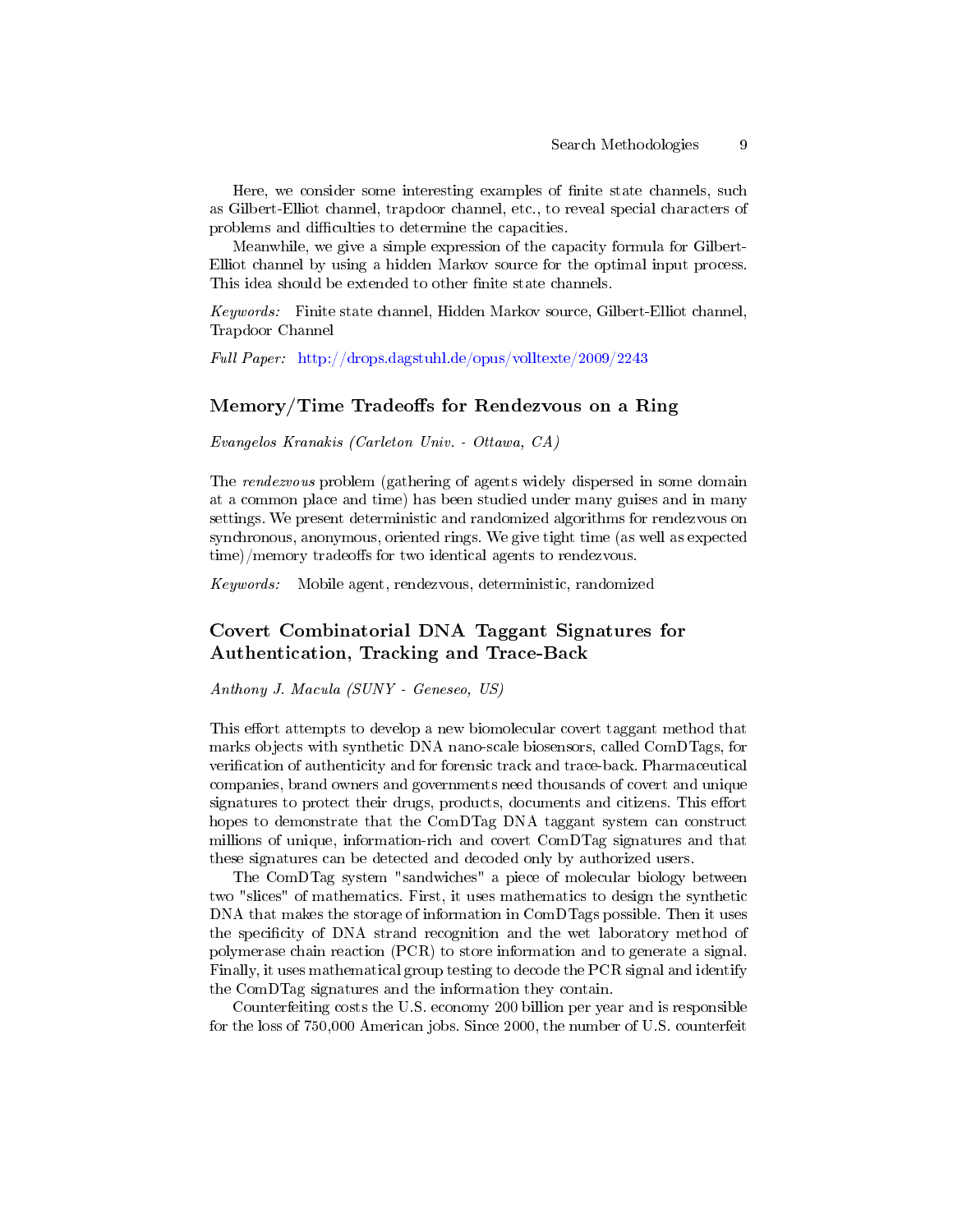drug cases has increased 800%. In developing countries, 20% of medicines are thought to be counterfeit, costing legitimate businesses 75 billion worldwide. The counterfeiting of the drug heparin has been linked to the deaths of over a hundred Americans with hundreds more having severe allergic reactions. These disturbing facts indicate that there is both an increasing commercial and national security need for safe and covert means to prevent, track and trace-back counterfeit products. Covert ComDTag signatures can feasibly help to meet these needs.

Combined with more overt taggants, ComDTag signatures can yield more robust, secure and useful covert track and trace-back solutions for commercial and national security interests. There are feasibly millions of unique ComDTag signatures available and they have unique layering (superimposable) capabilities so that they can be repeatedly applied to products manufactured or assembled at both primary and secondary production facilities. This gives ComDTag the additional capability to protect processes, e.g., drug synthesis and supply chains.

Keywords: Taggants, Group testing; Polymerase chain reaction, Combinatorial designs, Biomolecular computing, DNA codes, DNA sequence design, Real-time PCR, Graph theory, Networks

# Competitive Evaluation of Threshold Functions and Game Trees in the Priced Information Model

Martin Milanic (University of Primorska, SI)

Consider the following function evaluation problem: A function  $f: V \to \mathbb{R}$  has to be evaluated for a fixed but unknown *assignment*  $\sigma$ , i.e., a choice of the values for the set of variables  $V = \{x_1, x_2, \ldots, x_n\}.$ 

Each variable  $x_i$  has an associated non-negative cost  $c(x_i)$  which is the cost incurred to probe  $x_i$ , i.e., to read its value  $x_i(\sigma)$ . For each  $i = 1, \ldots, n$ , the cost  $c(x_i)$  is fixed and known beforehand.

The goal is to *adaptively* identify and probe a minimum cost set of variables  $U \subseteq V$  whose values uniquely determine the value of f for the given assignment, regardless of the value of the variables not probed. The cost of  $U$  is the sum of the costs of the variables it contains, i.e.,  $c(U) = \sum_{x \in U} c(x)$ . We use  $f(\sigma)$  to denote the value of f w.r.t.  $\sigma$ , i.e.,  $f(\sigma) = f(x_1(\sigma), \ldots, x_n(\sigma)).$ 

A set of variables  $U \subseteq V$  is a *proof* with respect to a given assignment  $\sigma$  for the variables of V if the value  $f(\sigma)$  is determined by the restriction  $\sigma_{U}$  of  $\sigma$  to U. An evaluation algorithm A for  $f$  is a rule to adaptively read the variables in V until the set of variables read so far is a proof for the value of  $f$ . The cost of algorithm A for an assignment  $\sigma$  is the total cost incurred by A to evaluate f under the assignment  $\sigma$ .

Given a cost function  $c(\cdot)$ , we let  $c^f_{\mathbb{A}}(\sigma)$  denote the cost of the algorithm A for an assignment  $\sigma$  and  $c^f(\sigma)$  the cost of the cheapest proof for f under the assignment  $\sigma$ . We say that A is  $\rho$ -competitive if  $c^f_{\mathbb{A}}(\sigma) \leq \rho c^f(\sigma)$ , for every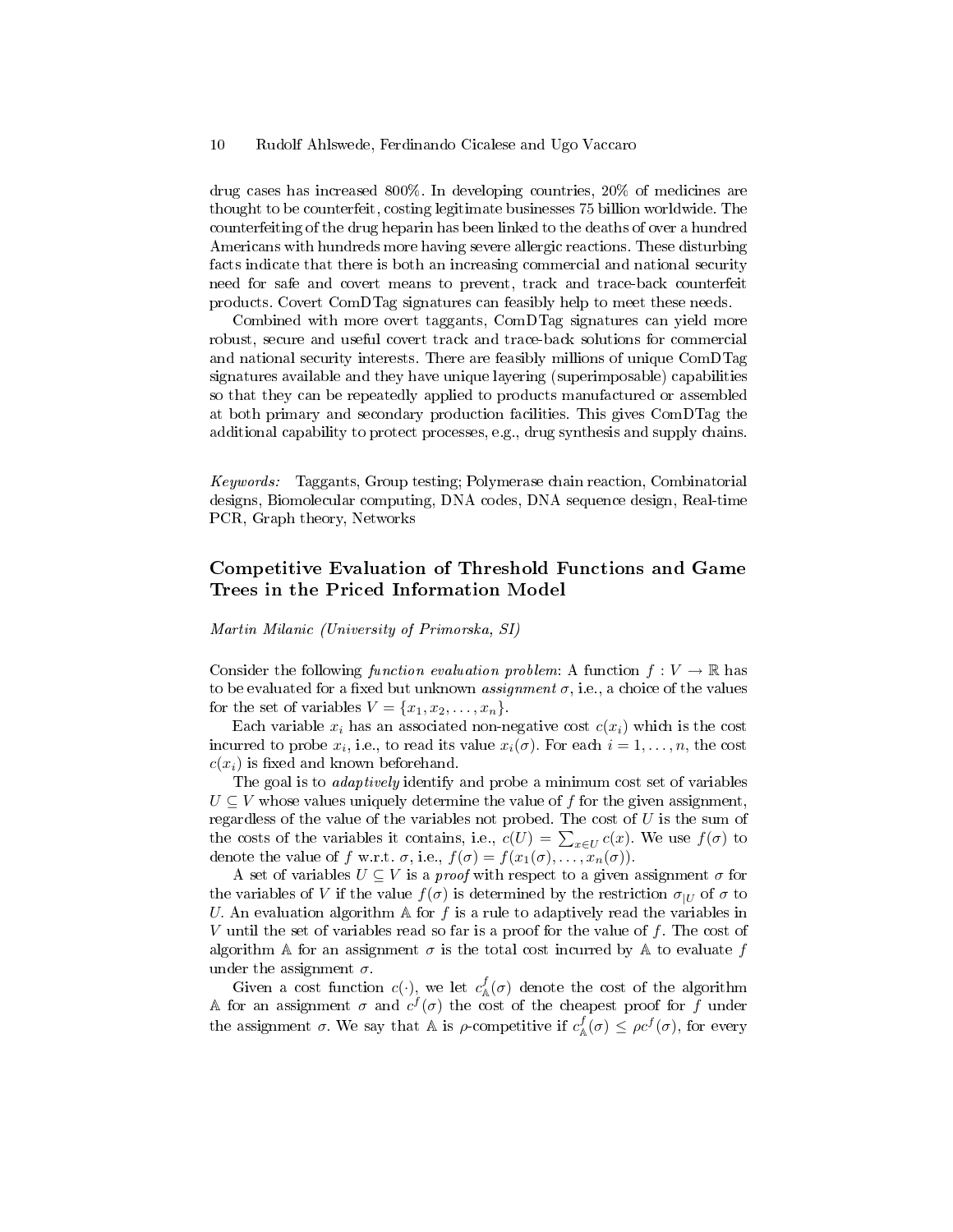possible assignment  $\sigma$ . We use  $\gamma_c^{\mathbb{A}}(f)$  to denote the competitive ratio of  $\mathbb{A},$  that is, the infimum over all values of  $\rho$  for which A is  $\rho$ -competitive. The best possible competitive ratio for any deterministic algorithm, then, is

$$
\gamma_c^f = \inf_{\mathbb{A}} \gamma_c^{\mathbb{A}}(f),
$$

where the infimum is computed over all possible deterministic algorithms A.

With the aim of evaluating the dependence of the competitive ratio on the structure of f, one defines the extremal competitive ratio  $\gamma^{\mathbb{A}}(f)$  of an algorithm A as

$$
\gamma^{\mathbb{A}}(f) = \sup_{c} \gamma_c^{\mathbb{A}}(f).
$$

The best possible extremal competitive ratio for any deterministic algorithm, then, is

$$
\gamma(f) = \inf_{\mathbb{A}} \gamma^{\mathbb{A}}(f).
$$

This last measure is meant to capture the structural complexity of f independent of a particular cost assignment and algorithm.

The above framework for studying the function evaluation problem is due to Charikar et al. [\[1\]](#page-11-0).

In [\[2\]](#page-11-1), Cicalese and Laber introduced a new linear-programming-based approach (the  $\mathcal{LPA}$ ) for designing competitive algorithms for the function evaluation problem. The  $\mathcal{L}P\mathcal{A}$  is based on the solution of a linear program defined on the set of minimal proofs of the function in question. Cicalese and Laber proved that for any monotone Boolean function the  $\mathcal{LPA}$  provides algorithms with the best extremal competitive ratio.

Moreover, for some proper subclasses of the monotone Boolean functions, this competitiveness is achievable with efficient (polynomial time) implementation of the LPA.

Among such classes is the class of functions admitting a compact circuit representation with  $k$ -out-of-n gates (aka threshold trees). This class also includes the classic read once functions (aka AND-OR trees).

The existence of an efficient implementation of the  $\mathcal{LPA}$  for general monotone Boolean functions remains a major open problem.

In one recent and one upcoming publication  $[3,4]$  $[3,4]$ , we obtain some further developments in this line of research:

- We extend the result by Cicalese and Laber to the case when the cost of reading a variable depends on the value of the variable.
- We study the class of threshold functions, which generalize  $k$ -out-of-n functions and have applications in several contexts. We show an interesting connection between the separating structures of threshold functions and the solution of the LP used by the  $\mathcal{LPA}$ : A direct consequence of this result is the existence of a polynomial implementation of the  $\mathcal{LPA}$  with the best competitiveness against the worst case costs for threshold functions given via a separating structure. We also show that a pseudo-polynomial implementation of the  $\mathcal{LPA}$  exists for the class of functions that are representable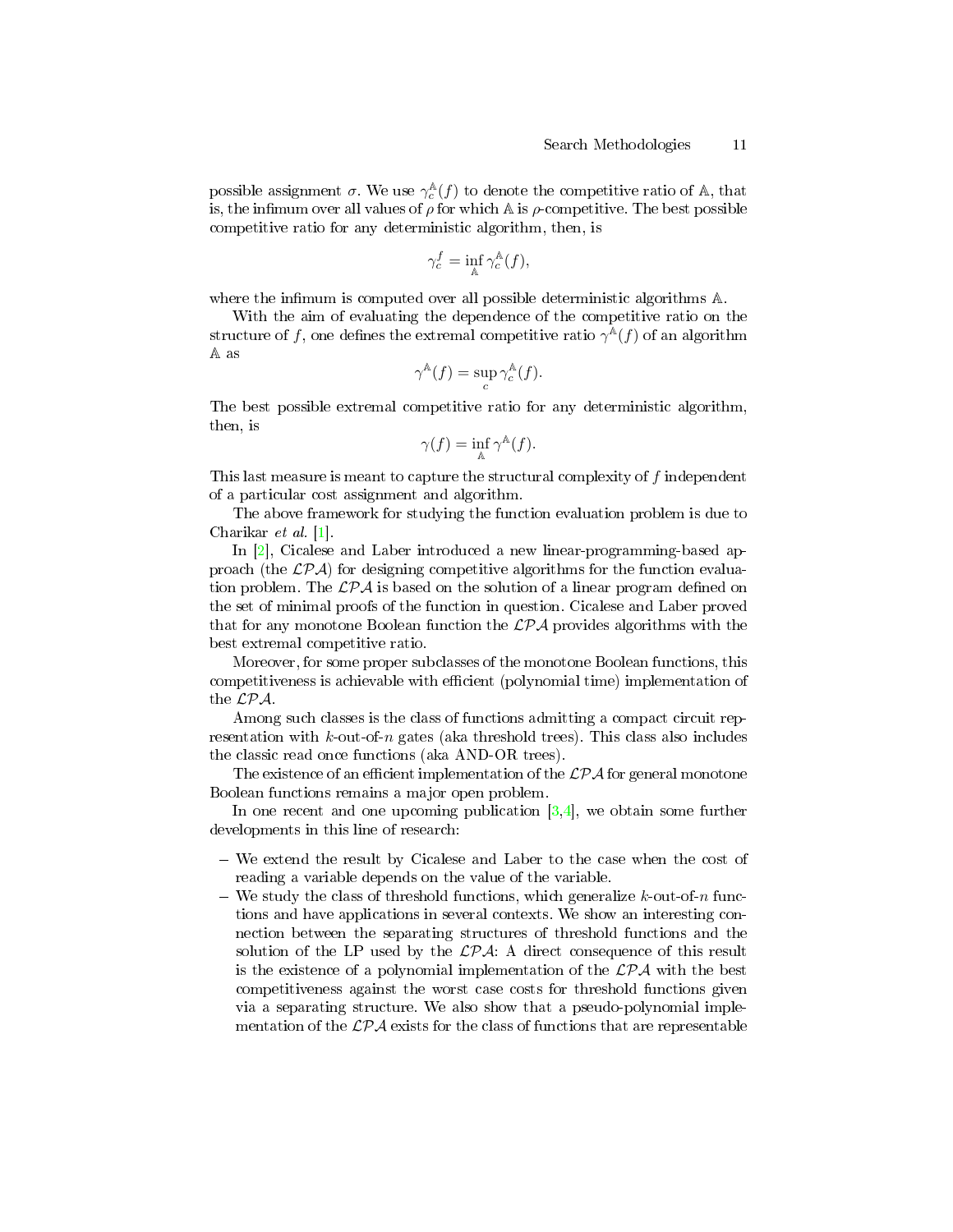by read once formulas whose connectives are threshold functions given by their separating structure. In the case the threshold functions are provided via their complete DNF our algorithm runs in polynomial time.

 We characterize the best possible extremal competitive ratio for the class of game tree functions, which are a generalization of AND/OR tree functions where AND and OR are replaced by MIN and MAX and variables are not restricted to be Boolean valued.

## References

- <span id="page-11-0"></span>1. M. Charikar, R. Fagin, V. Guruswami, J. M. Kleinberg, P. Raghavan, and A. Sahai. Query strategies for priced information. Journal of Computer and System Sciences,  $64(4)$ :785-819, 2002.
- <span id="page-11-1"></span>2. F. Cicalese and E. S. Laber. Function evaluation via linear programming in the priced information model. In Proc. of ICALP 2008, LNCS 5125, pp. 173-185. 2008.
- <span id="page-11-2"></span>3. F. Cicalese and M. Milani£. Computing with priced information: when the value makes the price. In Proc. of  $ISAAC$  2008, LNCS 5369, pp. 378-389. 2008.
- <span id="page-11-3"></span>4. F. Cicalese and M. Milani£. Competitive evaluation of threshold functions in the priced information model. Accepted for publication in Annals of Operations Research.

Keywords: Function evaluation, priced information, competitive analysis, threshold function, game tree

Joint work of: Cicalese, Ferdinando; Milanic, Martin

## Iterative algorithms for low-rank matrix completion

Olgica Milenkovic (Univ. of Illinois - Urbana, US)

We present an overview of algorithms for low-rank matrix completion problems, both for the error-free and noisy reconstruction regime. We then proceed to describe a new class of methods inspired by compressive sensing algorithms suitable for both sparse and dense matrices of low-rank.

Keywords: Compressive sensing, low-rank matrix completion

Joint work of: Dai, Wei; Milenkovic, Olgica

# Explicit Non-Adaptive Combinatorial Group Testing Schemes

Ely Porat (Bar-Ilan University - Ramat-Gan, IL)

Group testing is a long studied problem in combinatorics: A small set of  $r$  ill people should be identified out of the whole  $(n \text{ people})$  by using only queries (tests) of the form "Does set X contain an ill human?".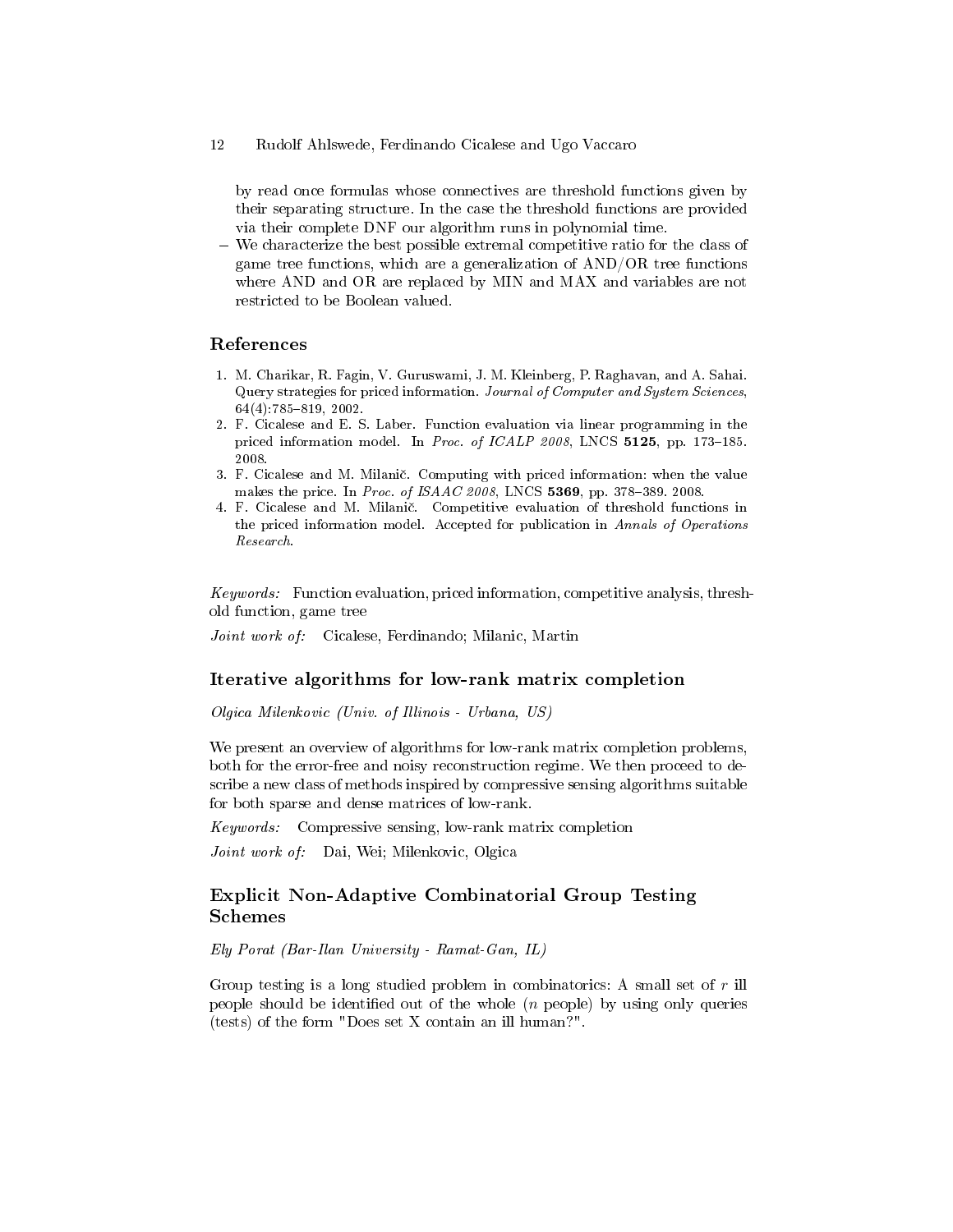In this paper we provide an explicit construction of a testing scheme which is better (smaller) than any known explicit construction. This scheme has  $\Theta(min[r^2\log n, n])$  tests which is as many as the best non-explicit schemes have. In our construction we use a fact that may have a value by its own right: Linear error-correction codes with parameters  $[m, k, \delta m]$ q meeting the Gilbert-Varshamov bound may be constructed quite efficiently, in  $\Theta[q^k m)$  time.

Keywords: Prime Numbers, Group Testing, Streaming, Pattern Matching

Joint work of: Porat, Ely; Rotschild, Amir

Extended Abstract: <http://drops.dagstuhl.de/opus/volltexte/2009/2241>

## Pattern matching with don't cares and few errors

Ely Porat (Bar-Ilan University - Ramat-Gan, IL)

We present solutions for the k-mismatch pattern matching problem with don't cares. Given a text t of length n and a pattern p of length m with don't care symbols and a bound k, our algorithms find all the places that the pattern matches the text with at most k mismatches. We first give an  $\Theta(n(k + \log m \log k) \log n)$ time randomised algorithm which finds the correct answer with high probability. We then present a new deter-ministic  $\Theta(nk^2 \log^2 m)$  time solution that uses tools originally developed for group testing. Taking our derandomisation approach further we develop an approach based on k-selectors that runs in  $\Theta(nk$  polylogm) time. Further, in each case the location of the mismatches at each alignment is also given at no extra cost.

Keywords: Prime Numbers, Group Testing, Streaming, Pattern Matching Joint work of: Porat, Ely; Rotschild, Amir; Clifford, Raphael; Efremo, Klim Full Paper: <http://drops.dagstuhl.de/opus/volltexte/2009/2244>

## Graph Entropy, Network Coding, and Guessing Games

Sören Riis (Queen Mary, University of London, UK)

We introduce the (private) entropy of a directed graph (in a new network coding sense) as well as a number of related concepts. We show that the entropy of a directed graph is identical to its guessing number and can be bounded from below with the number of vertices minus the size of the graph's shortest index code. We show that the Network Coding solvability of each specific multiple unicast network is completely determined by the entropy (as well as by the shortest index code) of the directed graph that occur by identifying each source node with each corresponding target node. Shannon information inequalities can be used to calculate upper bounds on a graph entropy as well as calculating the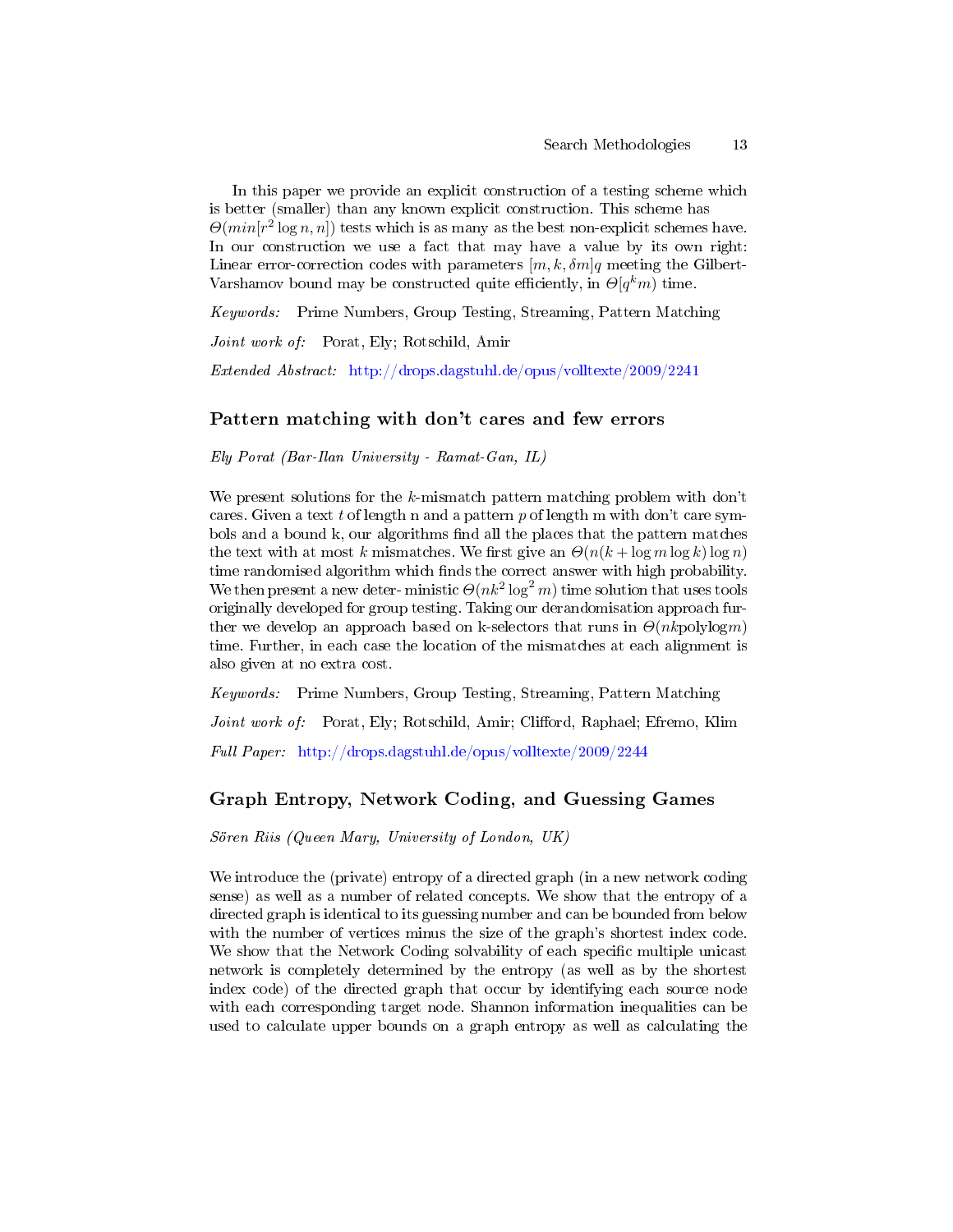size of the minimal index code. Recently, a number of new families of so-called non-shannon-type information inequalities have been discovered. It has been shown that there exist communication networks with a capacity strictly ess than required for solvability, but where this fact cannot be derived using Shannon's classical information inequalities. Based on this result we show that there exist graphs with an entropy that cannot be calculated using only Shannon's classical information inequalities, and show that better estimate can be obtained by use of certain non-shannon-type information inequalities.

#### Searching for defective edges in graphs and hypergraphs

Eberhard Triesch (RWTH Aachen, DE)

Suppose a hypergraph of rank r is given and d of its hyperedges are defective.

Find all defective hyperedges by using the following tests:

For each subset W of the vertex set, we may test whether at least one defective hyperedge is a subset of W.

We are looking for the worst case behaviour of sequential algorithms.

(The case  $d=1$  corresponds to group testing.) The talk surveys the known results, particularly if the hypergraph is a graph or a 3-uniform hypergraph. A new algorihm for the 3-uniform hypergraphs is presented.

Keywords: Graph, hypergraph, group testing

Joint work of: Triesch, Eberhard; Korneffel, Torsten

## Rounds in Combinatorial Search

Gabor Wiener (Budapest Univ. of Technology & Economics, HU)

The search complexity of a separating system  $\mathcal{H} \subseteq 2^{[m]}$  is the minimum number of questions of type " $x \in H$ ?" (where  $H \in \mathcal{H}$ ) needed in the worst case to determine a hidden element  $x \in [m]$ .

If we are allowed to ask the questions in at most  $k$  batches then we speak of the k-round (or k-stage) complexity of  $H$ , denoted by  $c_k(H)$ . While 1-round and m-round complexities (called non-adaptive and adaptive complexities, respectively) are widely studied (see for example Aigner [?]), much less is known about other possible values of k, though the cases with small values of k (tipically  $k = 2$ ) attracted significant attention recently, due to their applications in DNA library screening.

It is clear that  $|\mathcal{H}| \geq c_1(\mathcal{H}) \geq c_2(\mathcal{H}) \geq \ldots \geq c_m(\mathcal{H})$ .

A group of problems raised by G. O. H. Katona is to characterize those separating systems for which some of these inequalities are tight. In this paper we are discussing set systems H with the property  $|\mathcal{H}| = c_k(\mathcal{H})$  for any  $k \geq 3$ . We give a necessary condition for this property by proving a theorem about traces of hypergraphs which also has its own interest.

<sup>14</sup> Rudolf Ahlswede, Ferdinando Cicalese and Ugo Vaccaro